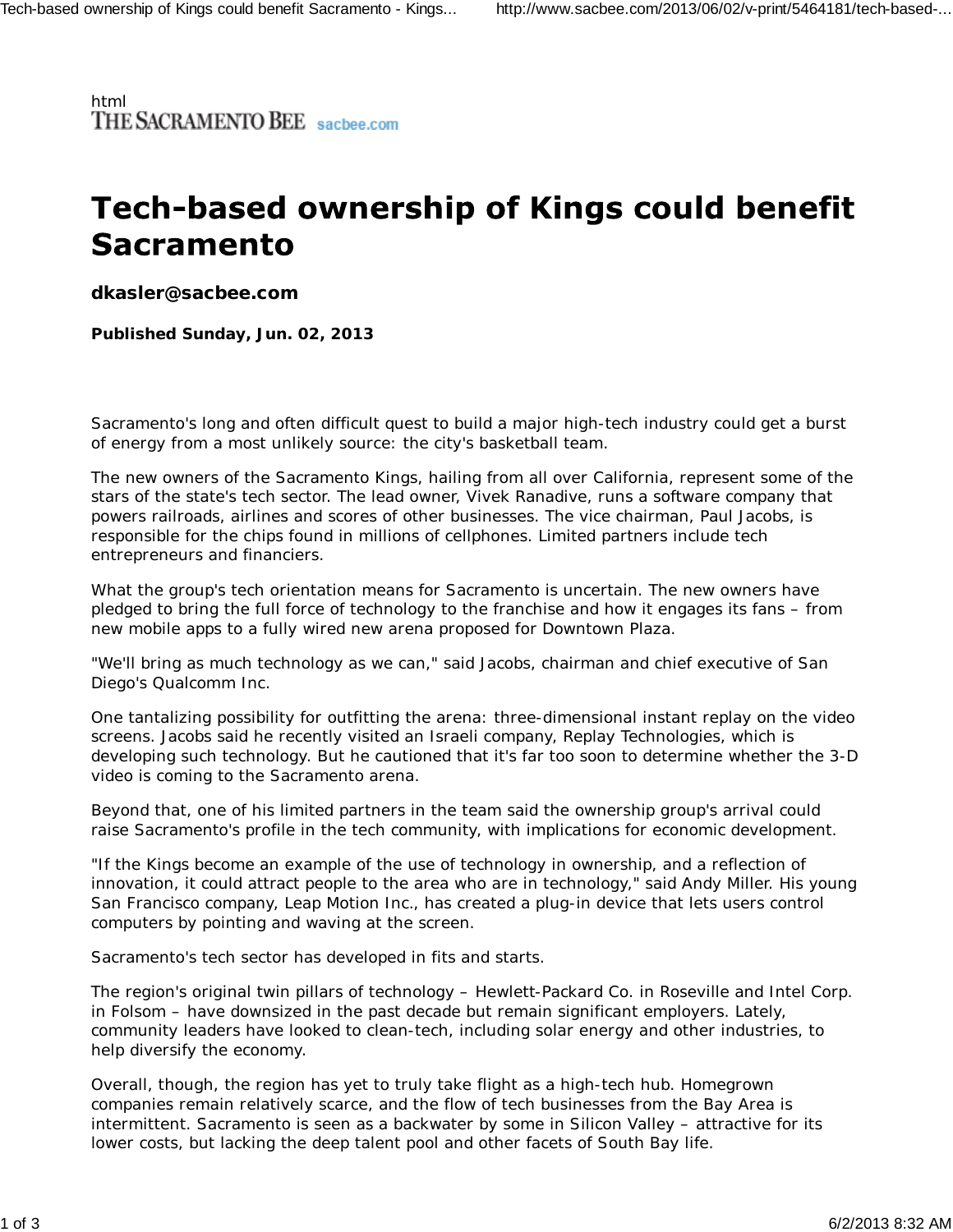Yet Jack Boyd of The Boyd Co., a corporate-relocation consultant in New Jersey, said the new Kings owners could put Sacramento in a more positive light among tech companies.

"The fact that this ownership group has so many technology people … could be an opening wedge for other companies to take a look at Sacramento," Boyd said. "These investors … are going to have their customers and clients and consultants courtside."

Ranadive's purchase of the Kings has drawn some attention already from Silicon Valley. He was the subject of an extensive front-page profile last week in the San Jose Mercury News, which noted that he beat a group from Seattle that included Microsoft CEO Steve Ballmer.

Some experts, though, question whether the new Kings owners will have much impact on Sacramento's tech economy. Steve Wahlstrom, an economic development consultant in Berkeley, said the group's commitment to downtown is more important than its source of money.

"The arena deal and downtown – that's the significant story, not the makeup of the ownership group," said Wahlstrom, who's affiliated with a national firm called Economic Development Research Group.

The new owners have pledged to redevelop most if not all of Downtown Plaza, flanking the proposed new arena with offices, retail and other amenities. City officials believe the arena project will jump-start wholesale redevelopment of the downtown district.

The Kings aren't the only NBA team with technology-oriented owners. Joe Lacob, chairman of the Golden State Warriors, is a partner in the prestigious Kleiner Perkins venture capital firm in Menlo Park. Mark Cuban of the Dallas Mavericks made his fortune building an Internet company and selling it to Yahoo. Robert Pera, owner of the Memphis Grizzlies, is chief executive of a wireless technology company in San Jose.

Nonetheless, the Kings might be unique in having such a a broad array of tech executives in the owners' suite. The group includes a former Facebook senior executive and a venture capitalist who's invested millions in tech companies.

Given the lineup of new owners, Jacobs said a tech company likely would purchase the naming rights for the new arena.

"I have a bunch of friends I'm talking to about the naming rights," said Jacobs, who will share the Kings' vice chairmanship with his brothers Hal and Jeff on a rotating basis. "This ownership group knows so many people in the technology industry, it wouldn't be a surprise if the rights go to a technology company."

Jacobs said Qualcomm is an unlikely candidate for naming rights; it would create a possible conflict of interest for him.

The man at the top of the Kings' pyramid made his money from what he calls "big data."

Ranadive's \$1 billion-a-year company, Tibco Software Inc. of Palo Alto, creates products that let companies like Southwest Airlines and Union Pacific Railroad manage reams of data.

Tibco's systems handle a billion tracking inquiries a day from FedEx customers. If a Delta Airlines passenger misses a connecting flight, Tibco's software puts a hold on the customer's luggage.

"There isn't a single industry that doesn't need what I call the 'two-second advantage,' which is having a little bit of the right information at the right time," Ranadive, wearing a Kings cap, told CNBC last week.

The fight for the Kings seems to have benefited Tibco. "Tibco's gotten tens of millions of dollars in free marketing," Ranadive told the Mercury News.

Ranadive became vice chairman of the Golden State Warriors in 2010, and the Tibco influence shows up in how the team markets itself. (He is surrendering his share in the Warriors.) For